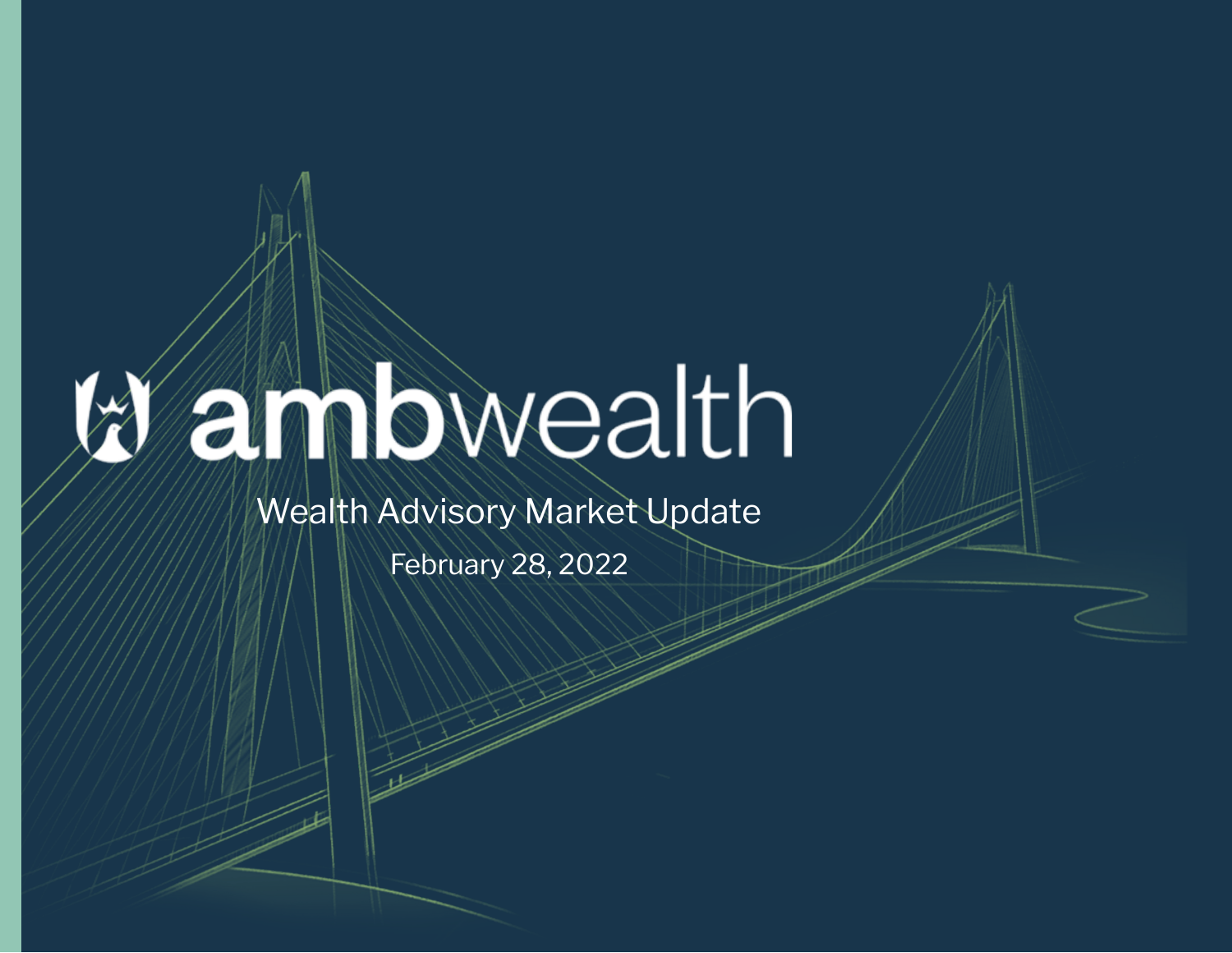## *V* ambwealth

### **Market Update**

World markets have been in a constant state of motion over the last few weeks. Volatility is usually driven by uncertainty, and we have a lot of uncertainty at the moment. The world is watching the conflict between Ukraine and Russia unfold in real time causing large swings to both the upside and downside. Although it is no longer an unknown if there is going to be an invasion, the main cause of concern going forward are the effects this will have over the long-term. Sanctions being imposed by the West will have major ripple effects across the globe. Yes, the major impact will be on the Russian/Ukraine economies, the latter not from sanctions but from occupation by Russia, but European countries will also see a major economic impact. Currently, most EU nations rely heavily on Russian and Ukraine energy/commodities. If this energy/commodity source is cut-off or sanctioned, it will cause prices to spike with the most pain, outside of Russia/Ukraine, being felt in the EU. Because of this, we could again see supply chain disruptions on a macro scale but in our opinion, it will pale in comparison to what we witnessed during the Covid-19 lockdowns. As a result, the recent pivot by Central Banks to a more hawkish stance could be undone. If this happens, we expect inflation to continue to run rampant throughout Europe and the rest of the globe, placing a heavy burden on average citizens savings.

Because of the current state of affairs, we wanted to draw on historical precedence and see how markets reacted during times of war over the last 100 years. The chart below gives historical context that we can draw upon, showing how different markets have reacted during a period of war.<sup>[1](#page-1-0)</sup>

| <b>Capital Market Performance During Times of War</b> |       |         |                                                                                                   |       |       |      |      |  |  |  |
|-------------------------------------------------------|-------|---------|---------------------------------------------------------------------------------------------------|-------|-------|------|------|--|--|--|
| 1926-2013                                             |       |         | Large-Cap Stocks Small-Cap Stocks Long-Term Bonds Five-Year Notes Long-Term Credit Cash Inflation |       |       |      |      |  |  |  |
| Return                                                | 10.0% | 11.6%   | 5.6%                                                                                              | 5.3%  | 5.9%  | 3.5% | 3.0% |  |  |  |
| <b>Risk</b>                                           | 19.0% | 27.2%   | 8.4%                                                                                              | 4.4%  | 7.6%  | 0.9% |      |  |  |  |
| <b>All Wars</b>                                       |       |         |                                                                                                   |       |       |      |      |  |  |  |
| Return                                                | 11.4% | 13.8%   | 2.2%                                                                                              | 3.7%  | 2.8%  | 3.3% | 4.4% |  |  |  |
| <b>Risk</b>                                           | 12.8% | 20.1%   | 6.4%                                                                                              | 3.5%  | 5.5%  | 0.7% |      |  |  |  |
| World War II                                          |       |         |                                                                                                   |       |       |      |      |  |  |  |
| Return                                                | 16.9% | 32.8%   | 3.2%                                                                                              | 1.8%  | 3.0%  | 0.3% | 5.2% |  |  |  |
| Risk                                                  | 13.8% | 21.0%   | 1.9%                                                                                              | 0.8%  | 1.1%  | 0.0% |      |  |  |  |
| Korean War                                            |       |         |                                                                                                   |       |       |      |      |  |  |  |
| Return                                                | 18.7% | 15.4%   | $-1.1%$                                                                                           | 0.7%  | 0.3%  | 1.5% | 3.8% |  |  |  |
| Risk                                                  | 11.1% | 12.7%   | 3.0%                                                                                              | 1.7%  | 3.2%  | 0.1% |      |  |  |  |
| Vietnam War                                           |       |         |                                                                                                   |       |       |      |      |  |  |  |
| Return                                                | 6.4%  | 7.3%    | 1.9%                                                                                              | 4.7%  | 2.7%  | 4.9% | 4.1% |  |  |  |
| Risk                                                  | 12.1% | 21.1%   | 8.1%                                                                                              | 4.4%  | 6.9%  | 0.3% |      |  |  |  |
| <b>Gulf War</b>                                       |       |         |                                                                                                   |       |       |      |      |  |  |  |
| Return                                                | 11.7% | $-1.2%$ | 12.5%                                                                                             | 12.5% | 12.1% | 7.0% | 4.7% |  |  |  |
| Risk                                                  | 19.4% | 27.5%   | 8.4%                                                                                              | 3.8%  | 6.7%  | 0.2% |      |  |  |  |
|                                                       |       |         |                                                                                                   |       |       |      |      |  |  |  |

As you can see above, war does not necessarily mean negative equity returns. When looking at all wars, equity returns are actually higher than the average S&P 500 returns and had less risk to achieve those returns. Bonds usually underperform during times of war because of the increased borrowing and higher-than-average inflation, both of which drive interest rates higher. Even though we are not currently in a war-time scenario and hope to remain that way, taking a look at historical data is a helpful guide to what might take place should things change.

<span id="page-1-0"></span><sup>&</sup>lt;sup>1</sup> Sources: Mark Armbruster, CFA®. The indices used for each asset class are as follows: the S&P 500 Index for large-Cap stocks; CRSP Deciles 6-10 for small-cap stocks; long*term US government bonds for long-term bonds; five-year US Treasury notes for five-year notes; long-term US corporate bonds for long-term credit; one-month Treasury bills for cash; and the Consumer Price Index for inflation. All index returns are total returns for that index. Returns for a war-time period are calculated as the returns of the index*  four months before the war and during the entire war itself. Returns for "All Wars" are the annualized geometric return of the index over all "war-time periods." Risk is the *annualized standard deviation of the index over the given period. Past performance is not indicative of future results.*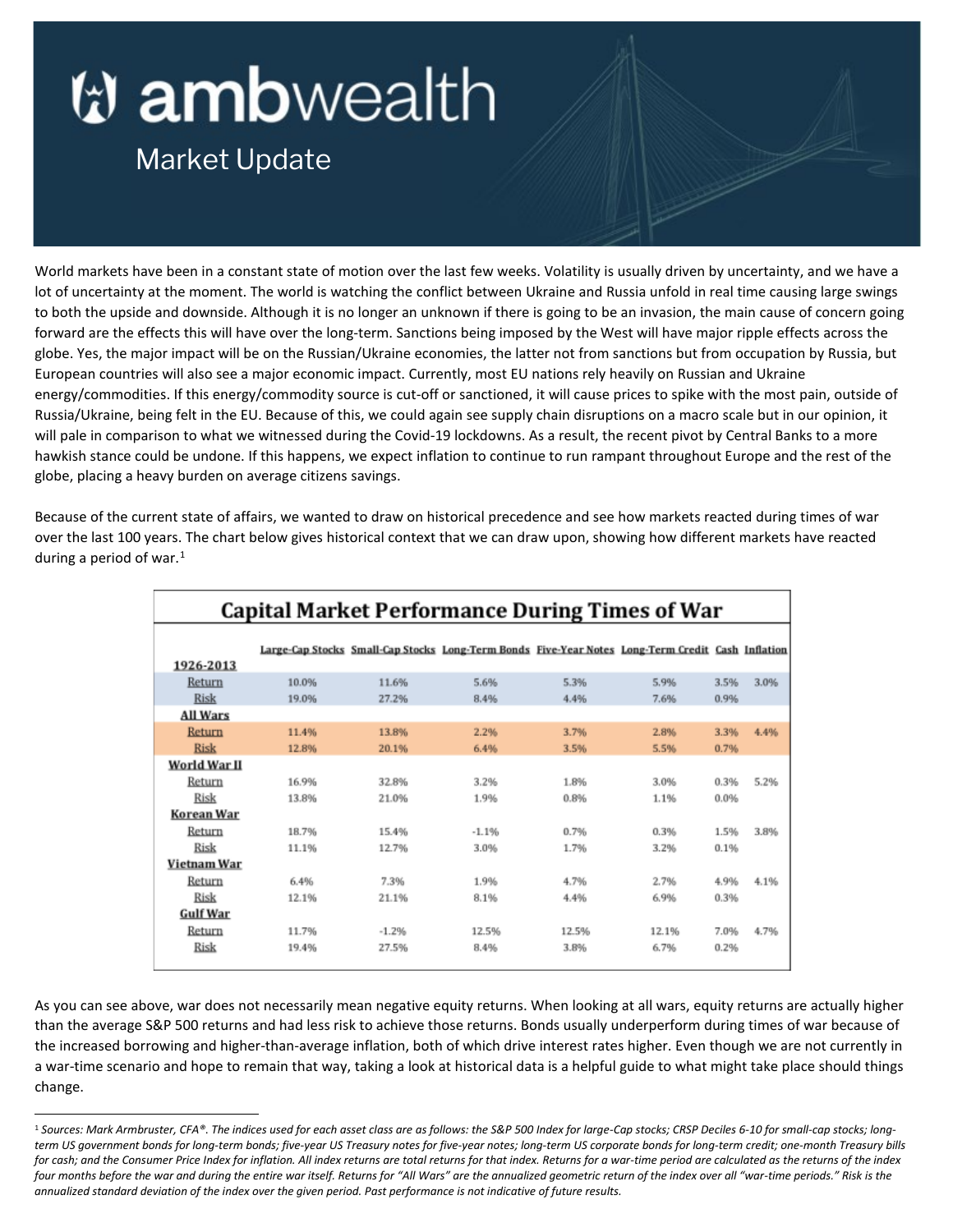We are also looking at market performance during and after major geopolitical events (so far, more similar to the Russia-Ukraine situation than "times of war"). The chart below shows different geopolitical events over the last eighty years. It will surprise many to see that 75% of these time periods ended with positive equity returns over the following 12-months. The only instances where negative returns occurred are when the United States experienced a recession during the concurrent 12-month time period.

| <b>Date</b> | Select geopolitical/<br>military events | $1-$<br>month<br>later | $3-$<br>months<br>later | 6-<br>months<br>later | $12 -$<br>months<br>later |  |
|-------------|-----------------------------------------|------------------------|-------------------------|-----------------------|---------------------------|--|
| 12/7/1941   | <b>Pearl Harbor</b>                     | $-3.4\%$               | $-12.7%$                | $-9.1%$               | 0.4%                      |  |
| 10/31/1956  | <b>Suez Canal crisis</b>                | $-2.8%$                | $-3.8%$                 | $-0.1%$               | $-11.5%$                  |  |
| 10/20/1962  | Cuban missile crisis                    | 8.7%                   | 17.7%                   | 25.1%                 | 32.0%                     |  |
| 10/17/1973  | Arab oil embargo                        | $-7.0\%$               | $-13.2%$                | $-14.4%$              | $-36.2%$                  |  |
| 11/3/1979   | Iranian hostage crisis                  | 4.2%                   | 11.6%                   | 3.8%                  | 24.3%                     |  |
| 12/25/1979  | U.S.S.R. in Afghanistan                 | 5.6%                   | $-7.9%$                 | 6.9%                  | 25.7%                     |  |
| 8/3/1990    | Iraq invades Kuwait                     | $-8.2%$                | $-13.5%$                | $-2.1%$               | 10.1%                     |  |
| 1/17/1991   | <b>Gulf War</b>                         | 15.2%                  | 23.5%                   | 20.6%                 | 33.1%                     |  |
| 8/17/1991   | Gorbachev coup                          | $0.0\%$                | $3.0\%$                 | 7.0%                  | 8.9%                      |  |
| 2/26/1993   | World Trade Center bombing              | 1.2%                   | 2.5%                    | 4.0%                  | 6.4%                      |  |
| 9/11/2001   | 9/11                                    | $-0.2%$                | 2.5%                    | 6.7%                  | $-18.4%$                  |  |
| 3/20/2003   | Iraq War                                | $2.2\%$                | 15.6%                   | 17.4%                 | 28.4%                     |  |
|             | <b>Average</b>                          | 1.3%                   | 2.1%                    | 5.5%                  | 8.6%                      |  |
|             | % Positive                              | 50%                    | <b>58%</b>              | 67%                   | 75%                       |  |

#### S&P 500 performance around select geopolitical/military events

Data Source: Truist IAG, FactSet. Grey shading represents down markets where the economy was in recession at some point during the measurement period. Past performance does not guarantee future results

These data points will surprise most but during times of geopolitical unrest and war, staying invested has been the correct way to position.

While the situation in Ukraine has taken over the headlines, economically at this time, we remain more concerned with inflation in the US, GDP growth, and the Federal Reserve. These issues have a direct impact on longer-run return expectations of the market. Inflation remains rampant in the US, with commodity prices continuing to move higher over the last two years, especially with supply chain bottle necks still unresolved. With the conflict overseas, we expect even more upward pressure on commodity prices, and a bigger escalation could lead to further supply chain disruptions.

The Federal Reserve is going to have a choice to make in the next few weeks. Does it try to stamp-out inflation, even with the geopolitical uncertainties, or does it take a chance on inflation running even hotter due to the economic uncertainty that arising from this conflict? We have stated multiple times our belief that the Fed is behind the curve; if they had started their tightening cycle earlier, they would not be in this predicament. No matter our thoughts on how we got here, we have to make decisions based on the actual environment.

In our view, the amount of tightening that was priced into the market just a few weeks ago will not come to fruition. The futures market was pricing a 50-basis point hike in March along with five to six more hikes this year. We do not think this is likely now because of the uncertainty overseas and the economic impact it could have globally. In our opinion, the economic strain of a hawkish policy would likely push us into a recession later this year. We believe the Fed will start their rate hike cycle but it will be more muted than what was previously expected. The impact, if the Federal Reserve goes in this direction, may be to allow inflation to get out of hand. In that scenario, interest rates move higher, commodity prices continue to increase, which in turn puts major financial strain on the US consumer. This scenario also leads to a slow down or recession. When you hear pundits speak about the Fed being backed into a corner, this is what they mean. Whichever path they choose, the economic stress will be high.

We remain disciplined in our investing style. We will continue to invest in companies that have a steady stream of cash flows, growing or dominant market share, and pricing power. These characteristics will help during either scenario, and so far it has been the recipe for less volatility this year. We remain steadfast in our belief that there is still a speculative bubble in the technology sector even with the major drawdowns of some of the high-fliers. We still favor quality over growth and we don't expect that to change soon.